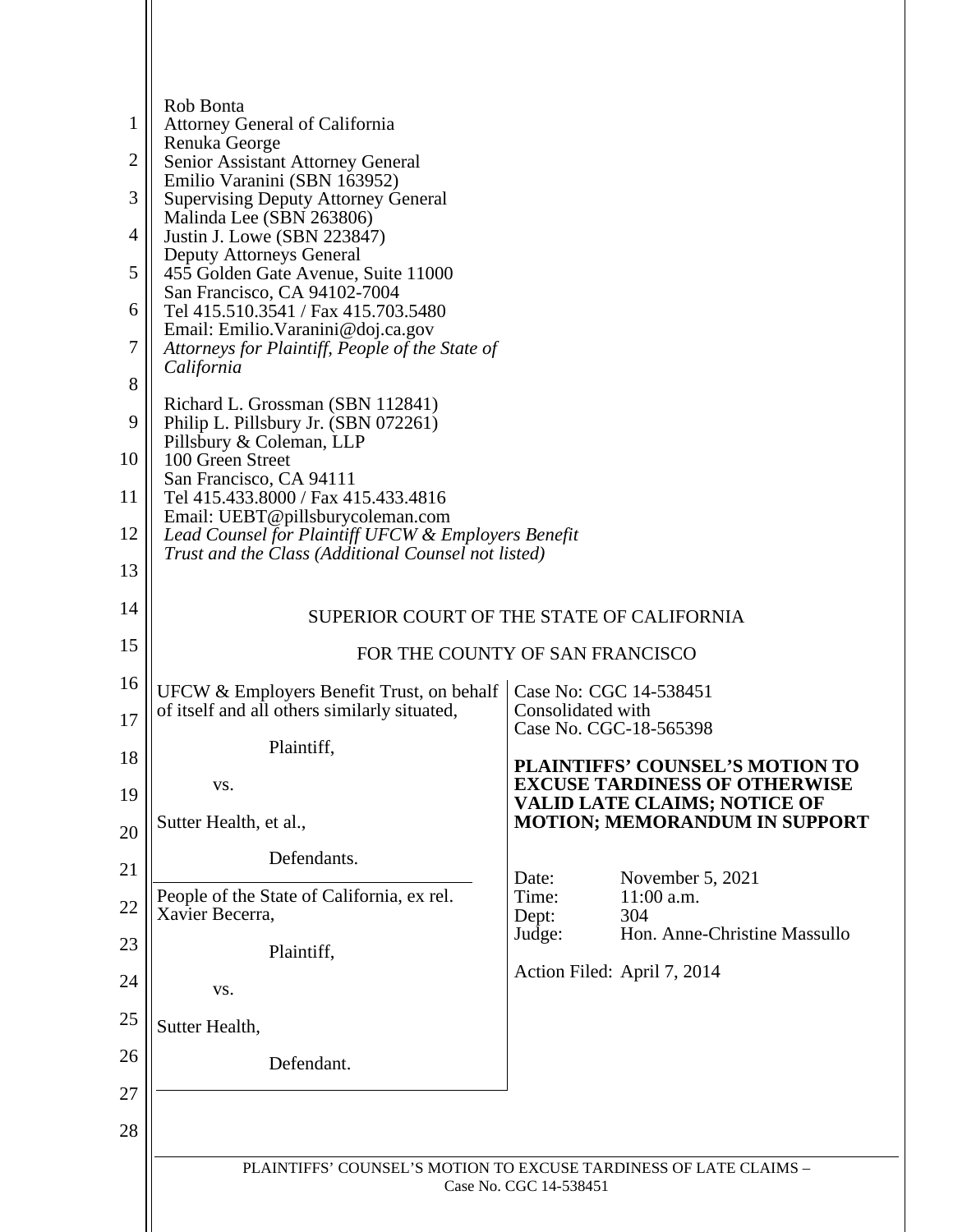| <b>NOTICE OF MOTION AND MOTION</b>                                                                 |  |  |  |
|----------------------------------------------------------------------------------------------------|--|--|--|
| To the Court, the parties, and counsel of record:                                                  |  |  |  |
| Please take notice that, on November 5, 2021, at 11:00 a.m., in Department 304 of the              |  |  |  |
| Superior Court, County of San Francisco, 400 McAllister Street, San Francisco, California 94102,   |  |  |  |
| Plaintiffs' Counsel will and hereby do move for an order excusing the tardiness of seven otherwise |  |  |  |
| valid claim forms submitted after the May 28, 2021 deadline.                                       |  |  |  |
| This motion is based on the accompanying Memorandum of Points and Authorities, the                 |  |  |  |
| supporting Declaration of Matthew Ruan, the pleadings and documents on file in this action, and    |  |  |  |
| any argument and evidence the Court may permit at the hearing.                                     |  |  |  |
|                                                                                                    |  |  |  |
| Dated: October 4, 2021                                                                             |  |  |  |
| By: /s/ Justin J. Lowe                                                                             |  |  |  |
| Justin J. Lowe<br>Attorneys for the People of the State of California                              |  |  |  |
|                                                                                                    |  |  |  |
| Dated: October 4, 2021                                                                             |  |  |  |
|                                                                                                    |  |  |  |
| By: /s/ Richard Grossman<br><b>Richard Grossman</b>                                                |  |  |  |
| Lead Counsel for Plaintiff Class                                                                   |  |  |  |
|                                                                                                    |  |  |  |
|                                                                                                    |  |  |  |
|                                                                                                    |  |  |  |
|                                                                                                    |  |  |  |
|                                                                                                    |  |  |  |
|                                                                                                    |  |  |  |
|                                                                                                    |  |  |  |
|                                                                                                    |  |  |  |
|                                                                                                    |  |  |  |
| 2                                                                                                  |  |  |  |
| PLAINTIFFS' COUNSEL'S MOTION TO EXCUSE TARDINESS OF LATE CLAIMS -<br>Case No. CGC 14-538451        |  |  |  |
|                                                                                                    |  |  |  |
|                                                                                                    |  |  |  |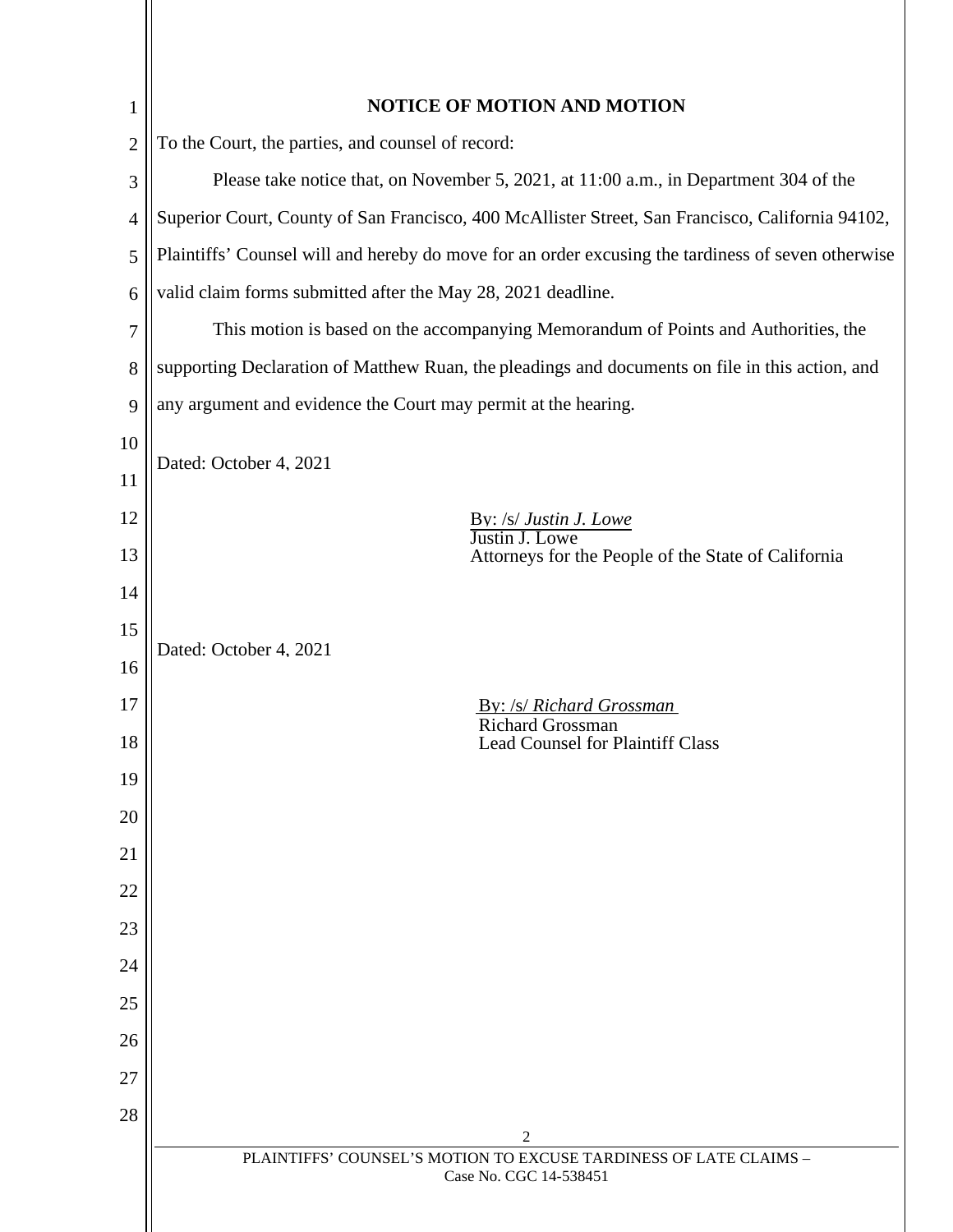| 1                     | <b>TABLE OF AUTHORITIES</b>                                            |
|-----------------------|------------------------------------------------------------------------|
| $\overline{2}$        | Page(s)                                                                |
| 3                     | <b>Cases</b>                                                           |
| $\overline{4}$<br>5   | Barnes v. D.C.,                                                        |
| 6                     | Butler v. Rydell Enters., LLC,                                         |
| $\boldsymbol{7}$<br>8 | In re Cendant Corp. PRIDES Litig.,                                     |
| 9<br>10               | In re Cipro Cases I and II,                                            |
| 11                    | Cohorst v. BRE Props., Inc.,                                           |
| 12<br>13              | In re Facebook Biometric Info. Priv. Litig.,                           |
| 14<br>15              | In re Google LLC St. View Elec. Commc'ns Litig.,                       |
| 16                    | McPhail v. First Command Fin. Plan., Inc.,                             |
| 17<br>18              | Murphy v. Check 'N Go of Cal., Inc.,                                   |
| 19<br>20              | In re Orthopedic Bone Screw Prods. Liab. Litig.,                       |
| 21                    |                                                                        |
| 22                    |                                                                        |
| 23<br>24              |                                                                        |
| 25                    |                                                                        |
| 26                    |                                                                        |
| 27                    |                                                                        |
| 28                    |                                                                        |
|                       | 3<br>PLAINTIFFS' COUNSEL'S MOTION TO EXCUSE TARDINESS OF LATE CLAIMS - |
|                       | Case No. CGC 14-538451                                                 |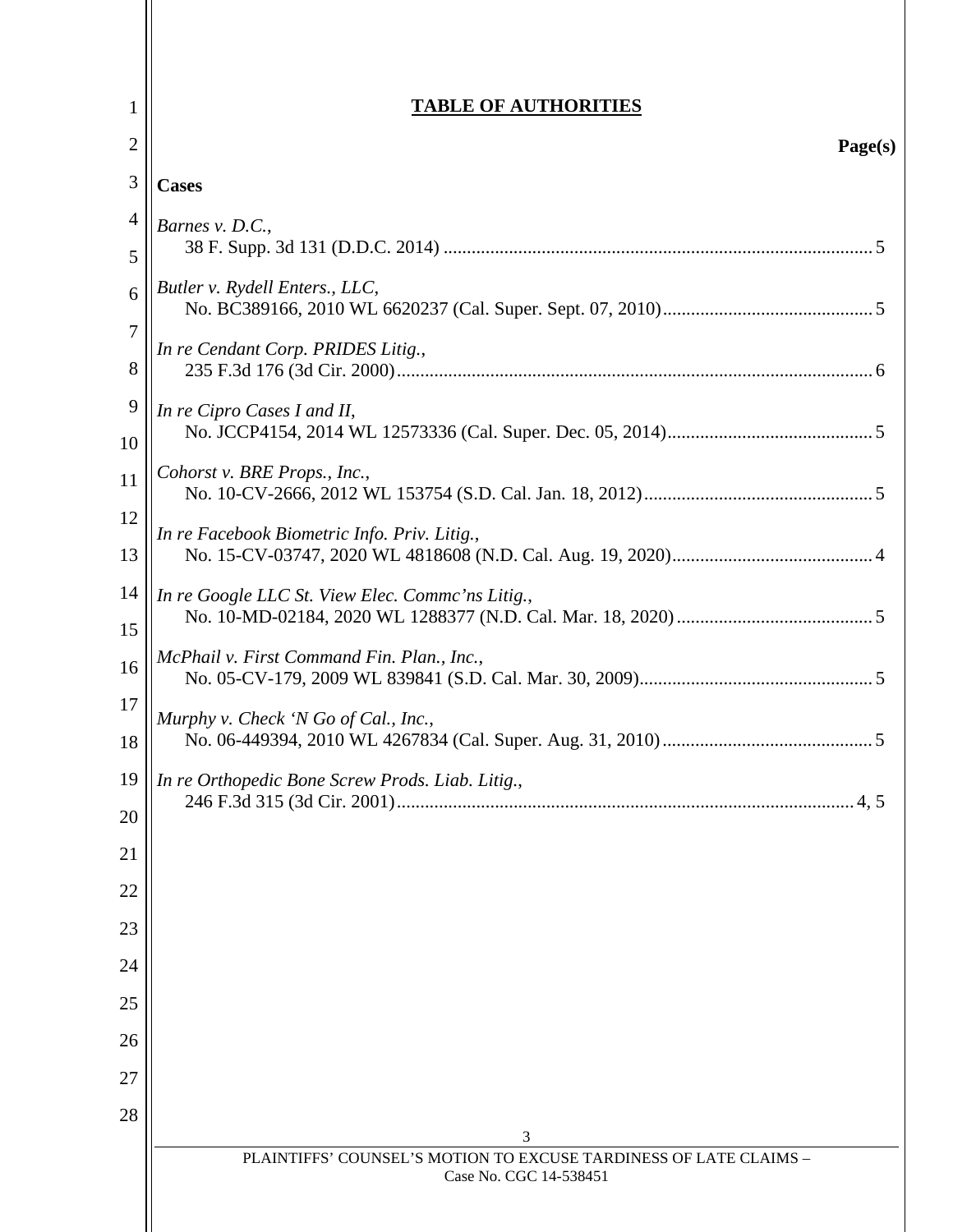1  $\mathcal{L}$ 3 4 5 6 7 8 In its order granting final approval to the settlement, the Court ruled that "[l]ate claims may be considered, subject to Court approval." Order at 3. Class Counsel have received 45 claim forms that were submitted after the May 28, 2021 deadline. *See* Declaration of Matthew Ruan in Support of Plaintiffs' Counsel's Motion to Excuse Tardiness of Otherwise Valid Late Claims ("Ruan Decl.") ¶ 1. Class Counsel reviewed these late claims and have determined that seven establish the claimant's membership in the Class.<sup>1</sup> *Id.* Class Counsel request that the Court excuse the tardiness of these seven claims so that these Class Members can share in the Net Settlement Fund.

9 10 11 12 13 Class Counsel seek this relief because (a) the settlement fund was obtained for the benefit of the Class and, absent undue prejudice, the settlement's purpose is more fully realized through greater class member participation in the recovery, and (b) the claims process will not be delayed, and no other undue prejudice will occur to other class members, if the seven late claims are accepted. *See id.* ¶ 4.

14 15 16 17 18 19 20 As a federal court has recognized under Rule 23, "[s]ettlement administration in a complex class action often requires courts to use their equitable powers under Rule 23 to manage the disparate interests competing over a finite pool of assets with which to satisfy the class." *In re Orthopedic Bone Screw Prods. Liab. Litig.*, 246 F.3d 315, 321 (3d Cir. 2001). "A primary use of [the court's] equitable powers is balancing the goals of expedient settlement distribution and the consideration due to late-arriving class members." *Id.* Here, there is no tradeoff, as excusing the tardiness of seven late claims would not slow the claims process. Ruan Decl. ¶ 4.

21 22 23 24 Accepting otherwise valid claims despite their tardiness aligns with Class Counsel's and the Court's duty to the Class. "[T]he ultimate goal" of a class settlement "is to achieve a high claims rate and payout to class members based on effective notice." *In re Facebook Biometric Info. Priv. Litig.*, No. 15-CV-03747, 2020 WL 4818608, at \*4 (N.D. Cal. Aug. 19, 2020). A

25

26 27 28 <sup>1</sup> Intent upon moving the claims process forward expeditiously, Class Counsel, after the Court announced its intention to grant final approval but before the Court issued its final approval order, notified the seven claimants that their claims were accepted. *Id.* ¶ 3. If the Court does not excuse the tardiness of their claims, Class Counsel will so notify them.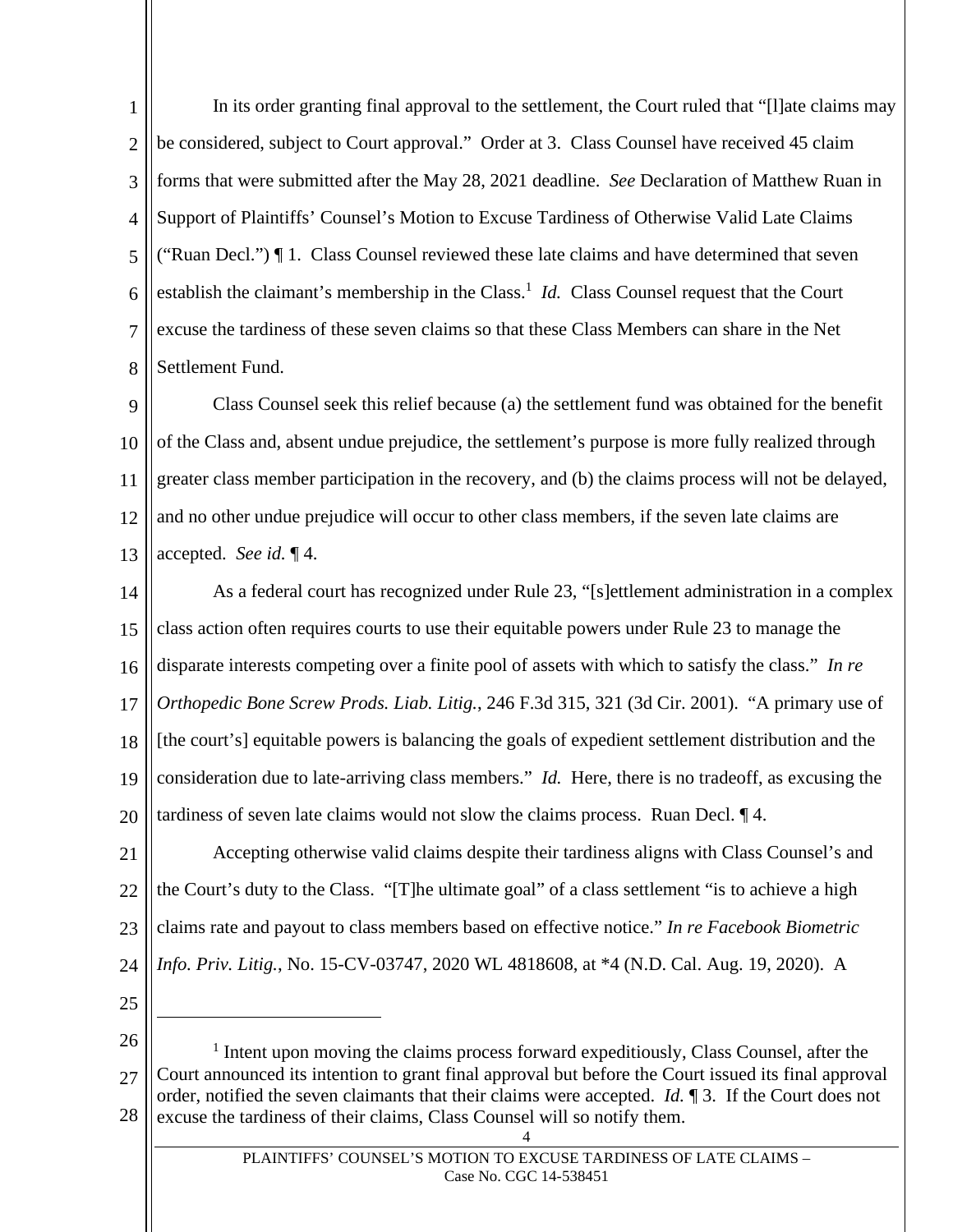1 2 3 4 5 6 7 8 9 10 higher claims rate is better for the class as a whole. *Cf. Butler v. Rydell Enters., LLC*, No. BC389166, 2010 WL 6620237 (Cal. Super. Sept. 07, 2010) (noting that "high claims rate" counseled in favor of settlement approval); *In re Google LLC St. View Elec. Commc'ns Litig.*, No. 10-MD-02184, 2020 WL 1288377, at \*12 (N.D. Cal. Mar. 18, 2020) (noting that a "a high claims rate" is "ordinarily a measure of success" of a class settlement). Thus, courts in California have accepted late claim forms. *See, e.g.*, *McPhail v. First Command Fin. Plan., Inc.*, No. 05-CV-179, 2009 WL 839841, at \*9 (S.D. Cal. Mar. 30, 2009) ("Before the distribution of a settlement, a district court has discretion to grant untimely claims under Rule 23."); *Murphy v. Check 'N Go of Cal., Inc.*, No. 06-449394, 2010 WL 4267834 (Cal. Super. Aug. 31, 2010); *Cohorst v. BRE Props., Inc.*, No. 10-CV-2666, 2012 WL 153754, at \*4 (S.D. Cal. Jan. 18, 2012).

11 12 13 14 15 16 17 18 The factors adopted by federal courts to determine whether to permit late-filed settlement claims are instructive. Those factors are: "1) the danger of prejudice to the nonmovant; 2) the length of the delay and its potential effect on judicial proceedings; 3) the reason for the delay, including whether it was within the reasonable control of the movant; and 4) whether the movant acted in good faith." *Orthopedic Bone Screw*, 246 F.3d at 322–23 (quoting *Pioneer Inv. Servs. Co. v. Brunswick Assocs. Ltd. P'ship*, 507 U.S. 380 (1993)); *see also Barnes v. D.C.*, 38 F. Supp. 3d 131, 133 (D.D.C. 2014) (same). Here, each of the factors supports accepting the seven late claims.

19 20 21 22 23 24 25 26 27 There is no risk of undue prejudice from accepting these late claims. There are just seven late but otherwise valid claims out of hundreds of valid claim forms in the case. Ruan Decl. ¶ 5. *See Orthopedic Bone Screw*, 246 F.3d at 324 ("Assuming all of these [late] claimants present valid claims for inclusion in the class, . . . they would still represent only a minuscule fraction of the total settlement class"). This strongly favors permitting these claims. *See In re Cipro Cases I and II*, No. JCCP4154, 2014 WL 12573336, at \*1 (Cal. Super. Dec. 05, 2014) ("There being no prejudice, claims filed by Class members after the claims-filing deadline . . . are hereby accepted and deemed eligible for payment from the Settlement Fund, provided they have otherwise been determined to be eligible for payment.").

28

5 The other factors further support permitting the seven late claims here. Accepting these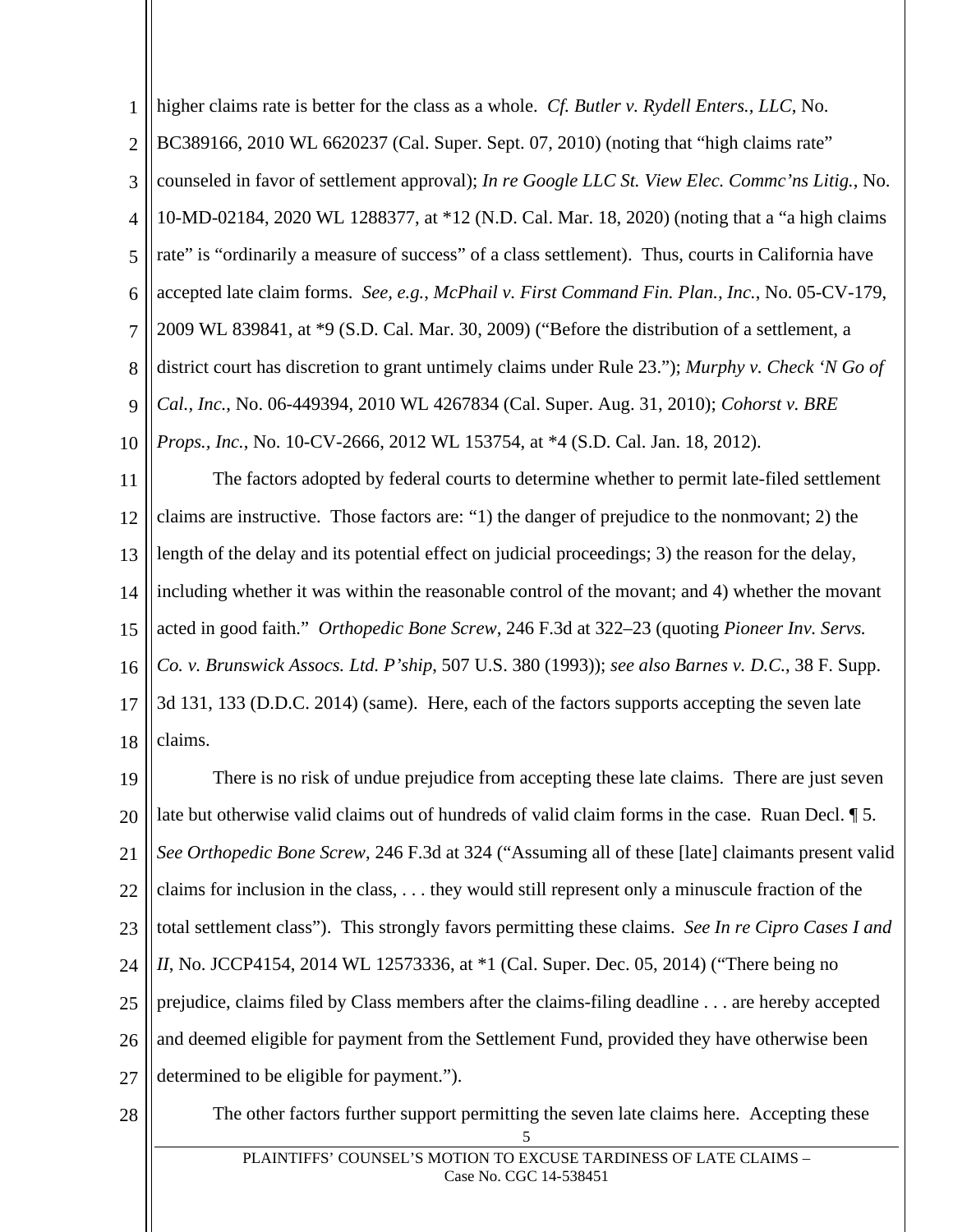| 1              | claims would not delay the processing of the timely claims. Ruan Decl. 14. Moreover, the Class                                                                                                 |  |  |
|----------------|------------------------------------------------------------------------------------------------------------------------------------------------------------------------------------------------|--|--|
| $\overline{2}$ | Members' delays are justifiable. Some did not receive notice, and some received late notice as a                                                                                               |  |  |
| 3              | result of mail delays during a global pandemic. <sup>2</sup> <i>Id.</i> , Exh. 1. Other late claims were due to                                                                                |  |  |
| 4              | pandemic office closures and staff shortages and individual error. Id. One late claimant contends                                                                                              |  |  |
| 5              | an online claim form was timely submitted. <i>Id.</i> Although Class Counsel do not have a record of                                                                                           |  |  |
| 6              | that submission, they believe it is fair to accept the claimant's mailed claim form sent shortly after                                                                                         |  |  |
| 7              | the deadline. Another late claimant has a complicated merger and acquisition history and,                                                                                                      |  |  |
| 8              | although notice was mailed to the company, it was not directed to the correct subsidiary and was                                                                                               |  |  |
| 9              | not received by someone with authority to act on it in time for a timely submission. Id. Class                                                                                                 |  |  |
| 10             | Counsel have no reason to believe that these Class Members acted other than in good faith. Under                                                                                               |  |  |
| 11             | these circumstances, accepting otherwise valid late claims is appropriate. Cf. In re Cendant Corp.                                                                                             |  |  |
| 12             | PRIDES Litig., 235 F.3d 176, 183 (3d Cir. 2000) (finding excusable neglect where "[t]he reason                                                                                                 |  |  |
| 13             | for the delay [was] a mailroom which did not operate as it should have in the ordinary course                                                                                                  |  |  |
| 14             | of business.").                                                                                                                                                                                |  |  |
| 15             | For the above reasons, Plaintiffs' Counsel request that the Court excuse the tardiness of the                                                                                                  |  |  |
| 16             | seven late but otherwise valid claim forms and allow these seven Class Members to share in the                                                                                                 |  |  |
| 17             | Net Settlement Fund.                                                                                                                                                                           |  |  |
| 18             |                                                                                                                                                                                                |  |  |
| 19             |                                                                                                                                                                                                |  |  |
| 20             |                                                                                                                                                                                                |  |  |
| 21             |                                                                                                                                                                                                |  |  |
| 22             |                                                                                                                                                                                                |  |  |
| 23             |                                                                                                                                                                                                |  |  |
| 24             |                                                                                                                                                                                                |  |  |
| 25             |                                                                                                                                                                                                |  |  |
| 26             |                                                                                                                                                                                                |  |  |
| 27             | $2$ This motion does not identify the seven claimants by name to protect their                                                                                                                 |  |  |
| 28             | confidentiality. One such claimant requested such confidentiality, and Plaintiffs' Counsel believe<br>that the motion can appropriately be decided without disclosing the claimants' identity. |  |  |
|                | 6<br>PLAINTIFFS' COUNSEL'S MOTION TO EXCUSE TARDINESS OF LATE CLAIMS -                                                                                                                         |  |  |
|                | Case No. CGC 14-538451                                                                                                                                                                         |  |  |